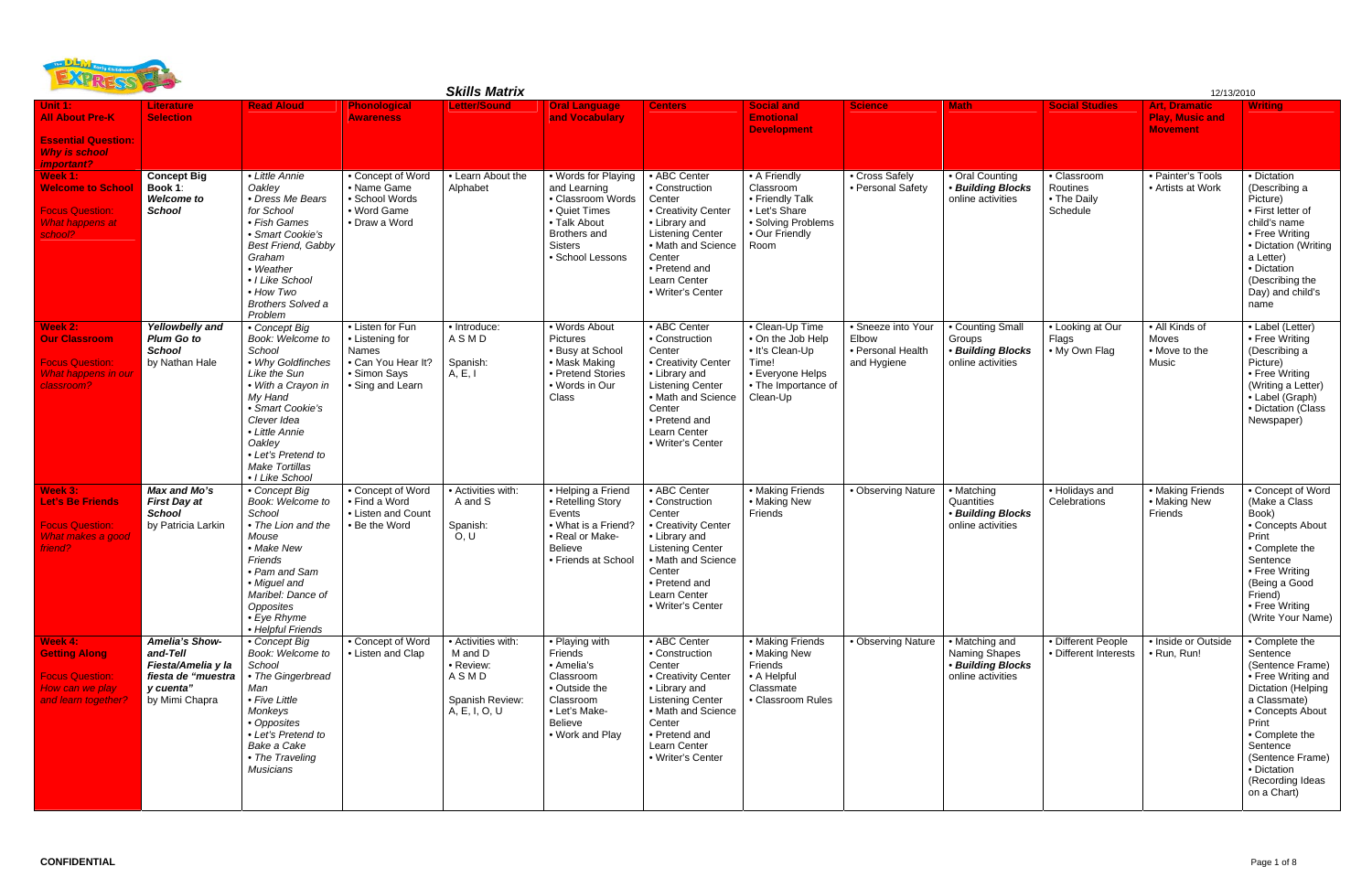

| Unit 2:<br><b>All About Me</b><br><b>Essential</b><br>Question:                        | Literature<br><b>Selection</b>                         | <b>Read Aloud</b>                                                                                                                                                                                                                               | Phonological<br><b>Awareness</b><br><b>Sequence</b>                                                    | <b>Letter/Sound</b><br><b>Sequence</b>             | <b>Oral Language</b><br>and Vocabulary                                                                                                                | <b>Centers</b>                                                                                                                                                                                    | <b>Social Emotional</b><br><b>Development</b>                                                                                     | <b>Science</b>                                                           | <b>Math</b>                                                              | <b>Social Studies</b>                                                                          | Art, Dramatic<br>Play, Music and<br><b>Movement</b>             | <b>Writing</b>                                                                                                                                                                                                                           |
|----------------------------------------------------------------------------------------|--------------------------------------------------------|-------------------------------------------------------------------------------------------------------------------------------------------------------------------------------------------------------------------------------------------------|--------------------------------------------------------------------------------------------------------|----------------------------------------------------|-------------------------------------------------------------------------------------------------------------------------------------------------------|---------------------------------------------------------------------------------------------------------------------------------------------------------------------------------------------------|-----------------------------------------------------------------------------------------------------------------------------------|--------------------------------------------------------------------------|--------------------------------------------------------------------------|------------------------------------------------------------------------------------------------|-----------------------------------------------------------------|------------------------------------------------------------------------------------------------------------------------------------------------------------------------------------------------------------------------------------------|
| What makes me<br>special?                                                              |                                                        |                                                                                                                                                                                                                                                 |                                                                                                        |                                                    |                                                                                                                                                       |                                                                                                                                                                                                   |                                                                                                                                   |                                                                          |                                                                          |                                                                                                |                                                                 |                                                                                                                                                                                                                                          |
| Week 1:<br><b>All About Me</b><br><b>Focus Question:</b><br>Who am I?                  | <b>Concept Big</b><br>Book 1:<br><b>All About Me</b>   | • Why Goldfinches<br>Are Yellow Like the<br>Sun<br>• Three Wishes<br>• Ernestine's<br>Wonderful, Terrific,<br>Super, Great Day!<br>• Maribel's Things<br>• Little Annie<br>Oakley<br>• Miguel's Birthday<br>• Goldilocks and<br>the Three Bears | • Recognizing<br>Syllables<br>• Syllable Sounds<br>• Put Syllables<br>Together<br>• More Syllables     | • Introduce:<br>PFOL<br>Spanish:<br>M, P/L, T      | • Action Words<br>· I Can, I Will<br>• Describe People<br>• Fairy Tale Words<br>• Friends Are<br>Special                                              | • ABC Center<br>• Construction<br>Center<br>• Creativity Center<br>• Library and<br><b>Listening Center</b><br>• Math and Science<br>Center<br>• Pretend and<br>Learn Center<br>· Writer's Center | • Be Proud of What<br>You Can Do<br>• Teaching What<br>You Know<br>• Role Playing<br>• Yes I Can!<br>• Pride in Work<br>Well Done | • How We Grow<br>• What People Can<br>Do                                 | • Naming Shapes<br>• Building Blocks<br>online activities                | • Talking About<br>Cultures<br>• More Similarities<br>and Differences                          | . Talk About Self<br>Portraits<br>• Make Self-<br>Portraits     | • Free Writing<br>(Changes People<br>Go Through)<br>· Dictation (Write a<br>Letter)<br>· Dictation (Recap<br>the Day)<br>• Concepts About<br>Print<br>• Complete the<br>Sentence<br>(Sentence Frame)                                     |
| Week 2:<br><b>My Feelings</b><br><b>Focus Question:</b><br>What are my<br>feelings?    | <b>Lots of Feelings</b><br>by Shelly Rotner            | • Concept Big<br><b>Book: All About Me</b><br>• Anasi and the Pot<br>of Wisdom<br>• Going for a Swim<br>• My Pet<br>• The Many Faces<br>of Me<br>• Rabbit: A Mayan<br>Legend<br>$\bullet$ How Two<br><b>Brothers Solved a</b><br>Problem        | • Word Parts<br>• Syllable Fun<br>• Put Syllables<br>Together<br>• Syllable Hop<br>• Musical Syllables | • Activities with:<br>P and F<br>Spanish:<br>M, P  | • Feeling Words<br>· Different People,<br><b>Different Feelings</b><br>• Feelings and<br>Actions<br>• Folktale Words<br>• Feelings Make Us<br>Special | • ABC Center<br>• Construction<br>Center<br>• Creativity Center<br>• Library and<br><b>Listening Center</b><br>• Math and Science<br>Center<br>• Pretend and<br>Learn Center<br>• Writer's Center | • Having and<br>Showing Feelings<br>• Explain Emotions                                                                            | · Identifying<br>Problems and<br>Solutions<br>• Finding Solutions        | • Subitizing<br>• Building Blocks<br>online activities                   | • Talk About<br>Families<br>• All Families Are<br>Special                                      | • Music Brings Out<br>Feelings<br>• Move to Express<br>Feelings | · Dictation (Recap<br>the Day)<br>· Dictation<br>(Feelings and<br>Behaviors)<br>• Concepts About<br>Print<br>• Complete the<br>Sentence<br>(Sentence Frame)                                                                              |
| Week 3:<br>My Body<br><b>Focus Question:</b><br>What do the<br>parts of my body<br>do? | Eyes, Nose,<br><b>Fingers, Toes</b><br>by Judy Hindley | • Concept Big<br>Book: All About Me<br>• The Strange<br>Visitor<br>• My Body Talks<br>• The Lion's Haircut<br>• Freddie the<br>Snake<br>· I Can, You Can!<br>• Here Are My<br>Eyes                                                              | • Review<br>Combining<br>Syllables<br>$\bullet$ Teach<br><b>Combining Words</b>                        | • Activities with:<br>O and L<br>Spanish:<br>L, T  | • Our Body Parts<br>• Action Words                                                                                                                    | • ABC Center<br>• Construction<br>Center<br>• Creativity Center<br>• Library and<br><b>Listening Center</b><br>• Math and Science<br>Center<br>• Pretend and<br>Learn Center<br>• Writer's Center | • Being Helpful                                                                                                                   | • Looking at Body<br>Parts<br>• Exploring with<br>Senses                 | • Counting<br>• Building Blocks<br>online activities                     | • Identifying and<br>Respecting<br><b>Differences</b><br>• Talking About<br><b>Differences</b> | • Describing<br>Actions<br>• Role-Playing a<br>Story            | • Convey Meaning<br>(How to Help<br>Someone)<br>• Complete the<br>Sentence<br>(Sentence Frame)<br>• Convey Meaning<br>(Body Parts)<br>• Free Writing<br>(Recap the Day)<br>• Concepts About<br>Print (Name<br>Actions for Body<br>Parts) |
| Week 4:<br>My Family<br><b>Focus Question:</b><br>What is a family?                    | Jonathan and His<br><b>Mommy</b><br>by Irene Smalls    | • Concept Big<br>Book: All About Me<br>$\bullet$ My<br>Grandmother's<br>Garden<br>• The Snow Child<br>• Anasi and the Pot<br>of Wisdom<br>• Five Dancing<br>Dolphins<br>• Miguel's Birthday                                                     | • Review<br>Segmenting<br>Syllables<br>• Review<br>Combining<br>Syllables                              | • Review:<br>PFOL<br>Spanish Review:<br>M, P, L, T | • Names of Family<br>Members<br>• Descriptive<br>Words<br>• A Special Person<br>in My Family<br>• Discussing<br>Lessons<br>• People in a<br>Family    | • ABC Center<br>• Construction<br>Center<br>• Creativity Center<br>• Library and<br><b>Listening Center</b><br>• Math and Science<br>Center<br>• Pretend and<br>Learn Center<br>• Writer's Center | • Understanding<br><b>Differences</b><br>• How Are We<br>Different?                                                               | • Caring for Living<br><b>Things</b><br>• Identifying Needs<br>of Plants | • One-to-One<br>Correspondence<br>• Building Blocks<br>online activities | • Talking About<br>Brothers and<br><b>Sisters</b><br>• Talking About<br>Families               | • Describing<br>Actions<br>• Follow The<br>Leader               | • Free Writing<br>(Describe a<br>Character,<br>Describing<br>Animals, Record<br>Your Name)<br>• Concepts About<br>Print (Words that<br>Describe)<br>• Convey Meaning<br>(Recap the Day)                                                  |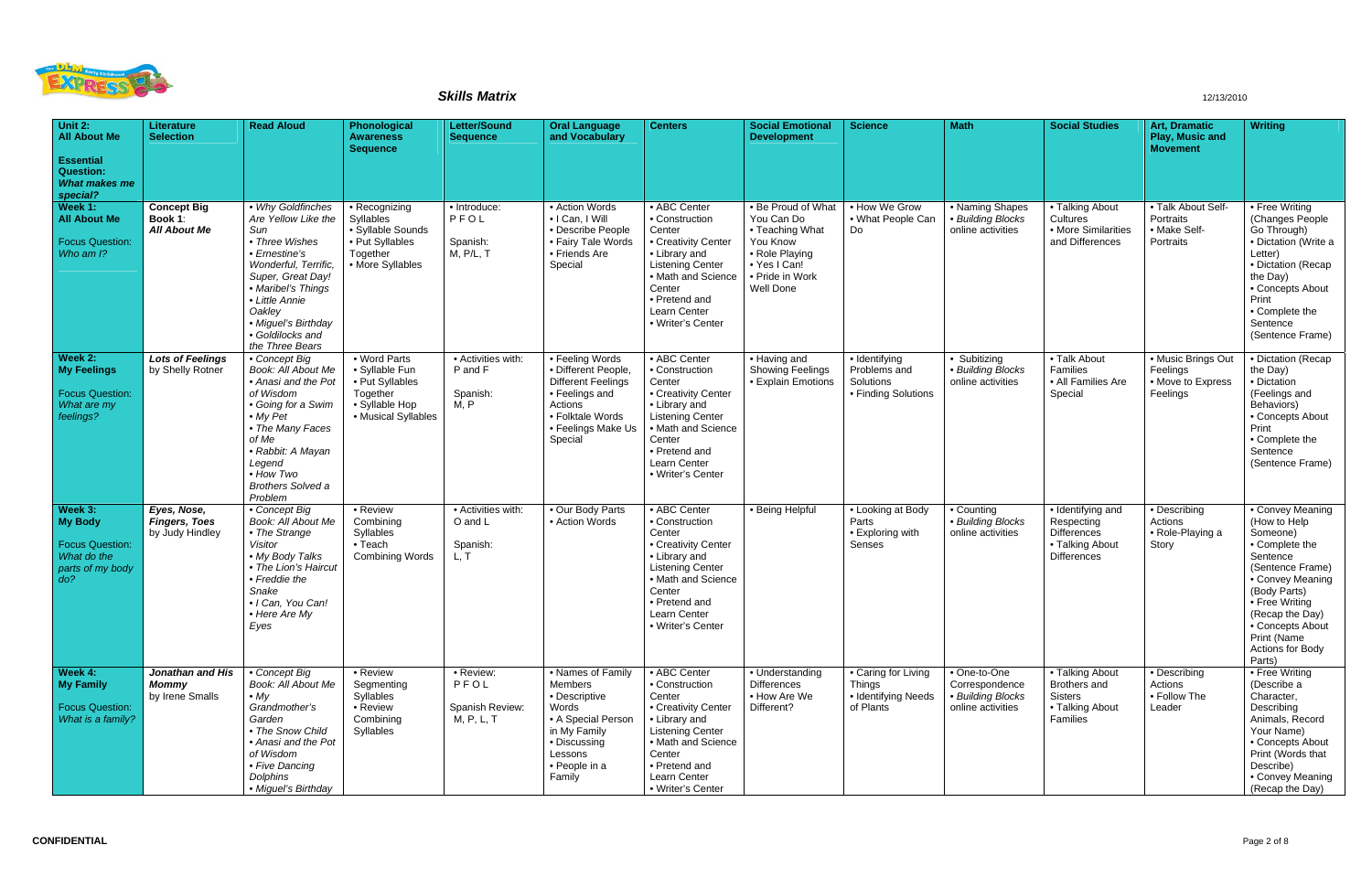

| Unit 3: My<br><b>Community</b>                                                                                | Literature<br><b>Selection</b>                                                                     | <b>Read Aloud</b>                                                                                                                                                                                                                                    | Phonological<br><b>Awareness</b>                                                                      | <b>Letter/Sound</b><br><b>Sequence</b>                                 | <b>Oral Language</b><br>and Vocabulary                                                                                                      | <b>Centers</b>                                                                                                                                                                                    | <b>Social</b><br><b>Emotional</b>                                                                                                                 | <b>Science</b>                   | <b>Math</b>                                                                        | <b>Social Studies</b>                                             | <b>Art, Dramatic</b><br>Play, Music and                                             | <b>Writing</b>                                                                                                                                                           |
|---------------------------------------------------------------------------------------------------------------|----------------------------------------------------------------------------------------------------|------------------------------------------------------------------------------------------------------------------------------------------------------------------------------------------------------------------------------------------------------|-------------------------------------------------------------------------------------------------------|------------------------------------------------------------------------|---------------------------------------------------------------------------------------------------------------------------------------------|---------------------------------------------------------------------------------------------------------------------------------------------------------------------------------------------------|---------------------------------------------------------------------------------------------------------------------------------------------------|----------------------------------|------------------------------------------------------------------------------------|-------------------------------------------------------------------|-------------------------------------------------------------------------------------|--------------------------------------------------------------------------------------------------------------------------------------------------------------------------|
| <b>Essential</b><br><b>Question:</b><br>What is a<br>community?                                               |                                                                                                    |                                                                                                                                                                                                                                                      | <b>Sequence</b>                                                                                       |                                                                        |                                                                                                                                             |                                                                                                                                                                                                   | <b>Development</b>                                                                                                                                |                                  |                                                                                    |                                                                   | <b>Movement</b>                                                                     |                                                                                                                                                                          |
| Week 1:<br>In the<br><b>Community</b><br><b>Focus Question:</b><br>What are the<br>parts of a<br>community?   | <b>Concept Big</b><br>Book 2:<br>In the Community                                                  | • This is the House<br>that Jack Built<br>• Counting My<br><b>Blessings</b><br>• Party at Daisy's<br>· Roll On, Roll On<br>• Anasi and the Pot<br>of Wisdom<br>• Keiko's Good<br><b>Thinking</b><br>• Stone Soup                                     | · Identify Initial<br>Sounds<br>• Review Initial<br>Sounds                                            | · Introduce:<br>TEGR<br>Spanish:<br>S, Z, Soft C (ce, ci)<br>D, V      | · Neighborhoods<br>• Community<br><b>Helpers</b><br>• Cities and Towns<br>• Helping in the<br>Neighborhood<br>• Helping in the<br>Classroom | • ABC Center<br>• Construction<br>Center<br>• Creativity Center<br>• Library and<br><b>Listening Center</b><br>• Math and Science<br>Center<br>• Pretend and<br>Learn Center<br>• Writer's Center | • How Can I Help<br>in School?<br>• Being Helpful<br>• Using Polite<br>Words<br>• Taking<br>Responsibility<br>• Being<br>Responsible in<br>School | • Keeping Safe at<br>Play        | • Naming and<br><b>Describing Shapes</b><br>• Building Blocks<br>online activities | • Talking About a<br>Neighborhood<br>· Building a<br>Neighborhood | • Talking About<br>Ideas for Art<br>• Color Parts of a<br>Town                      | • Free Writing<br>(Neighborhood)<br>• Convey Meaning<br>(Draw and Label<br>Pictures)                                                                                     |
| Week 2:<br><b>My Community</b><br><b>Focus Question:</b><br>How does a<br>community help<br>me?               | <b>Rush Hour</b><br>by Christine Loomis                                                            | • Concept Big<br>Book: In the<br>Community<br>• Frog Went a-<br>Courtin<br>• Helpful Friends<br>• The Ram in the<br>Chile Patch<br>• Why Goldfinches<br>Are Yellow Like the<br>Sun<br>• The Great Big<br>Turnip<br>• Keiko's Good<br><b>Thinking</b> | • Matching Initial<br>Sounds<br>• Review Initial<br>Sounds<br>• Recognizing<br>Same Initial<br>Sounds | • Activities with:<br>T and E<br>Spanish:<br>S, Z, Soft C (ce, ci)     | • Nurse<br>• Action Words<br>• Parades<br>• Animals that Help<br>• Help in the<br>Community                                                 | • ABC Center<br>• Construction<br>Center<br>• Creativity Center<br>• Library and<br><b>Listening Center</b><br>• Math and Science<br>Center<br>• Pretend and<br>Learn Center<br>• Writer's Center | • We All Need to<br>Help Each Other!<br>• Being Helpful<br>• Caring for<br>Others<br>• Being<br>Empathetic<br>• Being<br>Responsible in<br>School | • Looking at Earth<br>Materials  | • Numerals<br>• Building Blocks<br>online activities                               | • Buildings in the<br>Community                                   | • Talk About<br>Parades<br>• March in a Band                                        | • Letter Skills (Copy<br>Letters)<br>• Convey Meaning<br>(Draw and Label<br>Pictures)<br>• Concepts About<br>Print (Recall Words  <br>That Begin With<br>Certain Sounds) |
| Week 3:<br><b>Community</b><br><b>Helpers</b><br><b>Focus Question:</b><br>Who helps the<br>community?        | <b>Quinito's</b><br>Neighborhood/<br>El Vecindario de<br>Quinito<br>by Ina Cumpiano<br>(bilingual) | • Concept Big<br>Book: In the<br>Community<br>• Mail Carrier<br>• The Little Red<br>Hen<br>• The Traveling<br><b>Musicians</b><br>• The Ram in the<br>Chile Patch<br>• Engine Ninety-<br>Nine<br>• Helpful Friends                                   | • Match the Sound<br>• Words That<br>Begin with the<br>Same Sound                                     | • Activities with:<br>G and R<br>Spanish:<br>D, V                      | $\overline{\bullet}$ Community<br>Helpers<br>• Firefighting<br>• Lessons in<br>Folktales                                                    | • ABC Center<br>• Construction<br>Center<br>• Creativity Center<br>• Library and<br><b>Listening Center</b><br>• Math and Science<br>Center<br>• Pretend and<br>Learn Center<br>• Writer's Center | • Using Materials<br>Correctly<br>• Using Materials<br>Fairly                                                                                     | • Living and<br>Nonliving Things | • Numerals and<br>Counting<br>• Building Blocks<br>online activities               | • Community<br>Workers<br>• Class Book                            | • Communities and<br><b>Community Help</b><br>• Act Out<br><b>Community Helpers</b> | • Convey Meaning<br>(Draw and Label<br>Pictures)<br>• Complete the<br>Sentence<br>(Sentence Frame)<br>• Concepts About<br>Print (Recall the<br>Story)                    |
| Week 4:<br><b>Helping My</b><br><b>Community</b><br><b>Focus Question:</b><br>How can I help<br>my community? | <b>Flower Garden</b><br>by Eve Bunting                                                             | • Concept Big<br>Book: In the<br>Community<br>• The Evil King<br>• The Three Billy<br>Goats Gruff<br>· Ms. Bumblebee<br><b>Gathers Honey</b><br>• The Little Red<br>Hen<br>• The Great Big<br>Pumpkin                                                | • Same and<br>Different Sounds                                                                        | • Review:<br>TEGR<br>Spanish Review:<br>S, Z, Soft C (ce, ci),<br>D, V | • Being a Helper                                                                                                                            | • ABC Center<br>• Construction<br>Center<br>• Creativity Center<br>• Library and<br><b>Listening Center</b><br>• Math and Science<br>Center<br>• Pretend and<br>Learn Center<br>• Writer's Center | • Working<br>Together<br>• Working with<br>Others<br>• Puppets Work<br>Together<br>• Puppets Play<br>Again                                        | • Caring for the<br>Environment  | • Adding One<br>• Building Blocks<br>online activities                             | • Food and Shelter<br>• Getting Food and<br>Clothing              | • Alone and with<br>Partners<br>• Move and Learn:<br><b>Outdoor Play</b>            | • Dictation/Free<br>Writing<br>• Free Drawing and<br>Writing<br>• Free Writing<br>(Working Together)<br>• Free Writing<br>(Recap the Day)                                |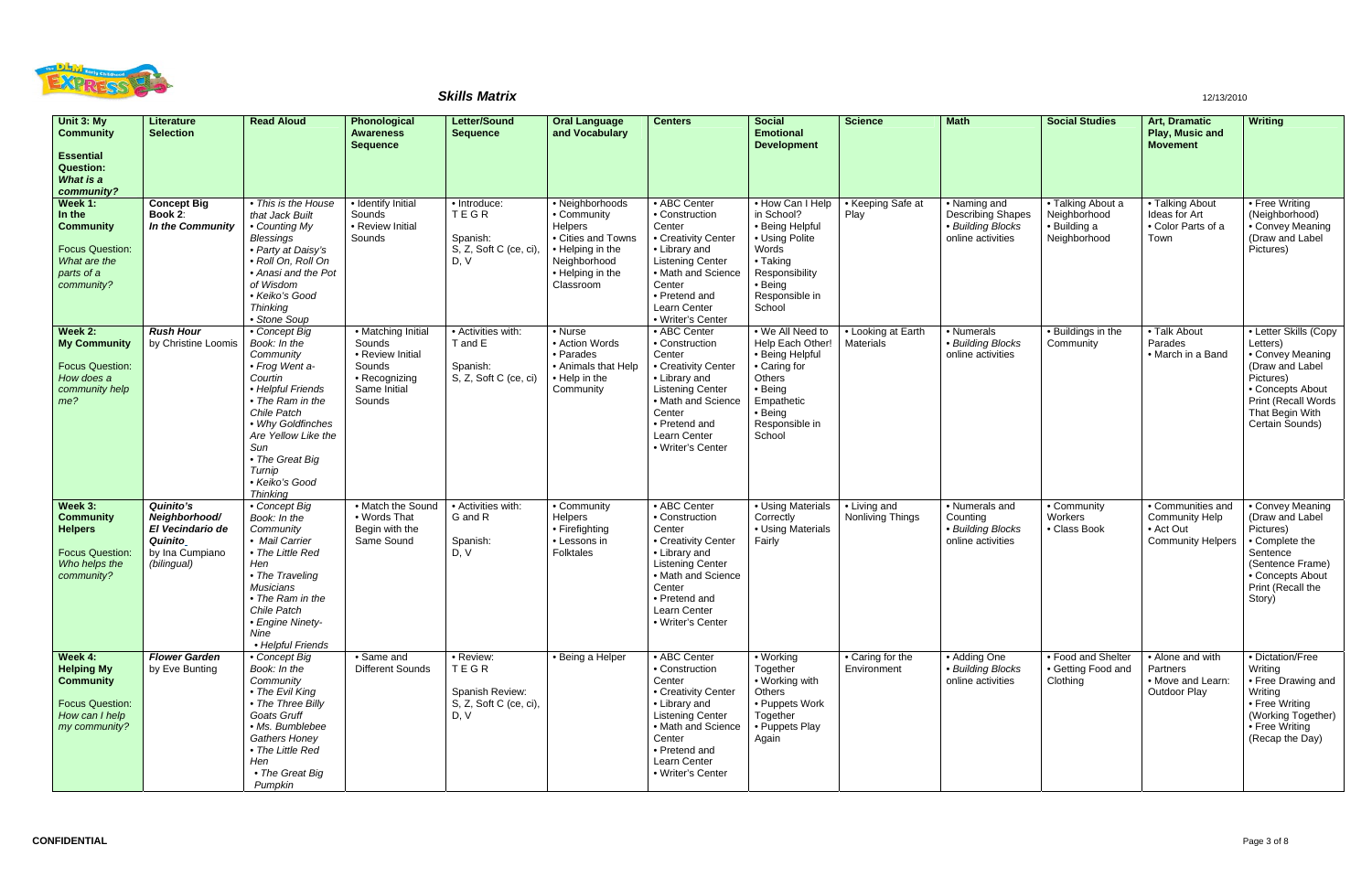

| Unit 4: Let's<br>Investigate                                                                                                   | <b>Literature</b><br><b>Selection</b>                            | <b>Read Aloud</b>                                                                                                                                                                                                                      | Phonological<br><b>Awareness</b><br><b>Sequence</b>                                             | <b>Letter/Sound</b><br><b>Sequence</b>                | <b>Oral Language</b><br>and Vocabulary                                                                                   | <b>Centers</b>                                                                                                                                                                                    | <b>Social</b><br><b>Emotional</b><br><b>Development</b>                                                                                                     | <b>Science</b>                                                                                                  | <b>Math</b>                                                             | <b>Social Studies</b>                             | Art, Dramatic<br>Play, Music and<br><b>Movement</b>                       | <b>Writing</b>                                                                                                                                                                 |
|--------------------------------------------------------------------------------------------------------------------------------|------------------------------------------------------------------|----------------------------------------------------------------------------------------------------------------------------------------------------------------------------------------------------------------------------------------|-------------------------------------------------------------------------------------------------|-------------------------------------------------------|--------------------------------------------------------------------------------------------------------------------------|---------------------------------------------------------------------------------------------------------------------------------------------------------------------------------------------------|-------------------------------------------------------------------------------------------------------------------------------------------------------------|-----------------------------------------------------------------------------------------------------------------|-------------------------------------------------------------------------|---------------------------------------------------|---------------------------------------------------------------------------|--------------------------------------------------------------------------------------------------------------------------------------------------------------------------------|
| <b>Essential</b><br><b>Question</b><br>How can I learn<br>more about<br>things?                                                |                                                                  |                                                                                                                                                                                                                                        |                                                                                                 |                                                       |                                                                                                                          |                                                                                                                                                                                                   |                                                                                                                                                             |                                                                                                                 |                                                                         |                                                   |                                                                           |                                                                                                                                                                                |
| Week 1:<br>l'm a Detective<br><b>Focus Question:</b><br>How can I learn<br>by observing?                                       | <b>Concept Big</b><br>Book 2:<br>Let's Investigate               | . Wally Worm's World<br>• Little Red Riding<br>Hood<br>• The Crow and the<br>Fox<br>· Going on Safari<br>• A Spring Walk<br>• Anasi and the Pot of<br>Wisdom<br>• Going on a Whale<br>Watch                                            | • Blend onset and<br>rime                                                                       | · Introduce:<br>BINK<br>Spanish:<br>F, B, J, W        | • Caterpillars<br>• Being a Detective<br>• Good Tastes and<br>Smells<br>• The Senses<br>• Snowflakes                     | • ABC Center<br>• Construction<br>Center<br>• Creativity Center<br>• Library and<br><b>Listening Center</b><br>• Math and Science<br>Center<br>• Pretend and<br>Learn Center<br>• Writer's Center | • Solving a<br>Problem<br>• Working<br>Together<br>• Asking for Help<br>• Act It Out<br>• Talking with<br>Peers                                             | • Observing<br><b>Different Materials</b><br>· Identify and<br><b>Describe Materials</b><br><b>Using Senses</b> | • Identifying<br>Shapes<br>• Building Blocks<br>online activities       | • Comparing<br>Languages and<br>Customs           | • Shapes in Art                                                           | • Complete the<br>Sentence (Sentence<br>Frame)<br>• Dictation (How<br>Children Helped Each<br>Other)<br>• Convey Meaning<br>(Food)<br>• Letter Skills<br>(Favorite Activity)   |
| Week 2:<br><b>My Detective's</b><br><b>Tools</b><br><b>Focus Question:</b><br>How can I use<br>tools to<br><i>investigate?</i> | <b>I Like Making</b><br><b>Tamales</b><br>by Allison Pomenta     | • Concept Big Book:<br>Let's Investigate<br>• The Crow and the<br>Pitcher<br>• Going on a Trail<br>Ride<br>• The Donut Machine<br>• How Two Brothers<br>Solved a Problem<br>· Keiko's Good<br><b>Thinking</b><br>• The Little Spaceman | • Review Blending<br>Sounds<br>• Blend Onset and<br>Rime<br>• Review<br><b>Combining Sounds</b> | • Activities<br>with:<br>B and I<br>Spanish:<br>F, B  | • Exploring<br>Gardens<br>• What Does Kiko<br>Do?<br>• Full or Empty<br>• Describing<br>Environments<br>• Leaving Tracks | • ABC Center<br>• Construction<br>Center<br>• Creativity Center<br>• Library and<br><b>Listening Center</b><br>• Math and Science<br>Center<br>• Pretend and<br>Learn Center<br>• Writer's Center | • Find Out What<br>You Don't Know<br>• Understanding<br><b>Making Plans</b><br>• Generating<br>Ideas<br>• Show Curiosity<br>• Initiative and<br>Persistence | • Balancing<br>(Balance Scale)<br>• Compare Length<br>and Weight                                                | • Measurement<br>• Building Blocks<br>online activities                 | • Talking About<br>Where We Are<br>• Making A Map | · Seesaw Scale<br>(Compare Weights)<br>• Move to the Beat<br>of the Music | • Convey Meaning<br>(Draw What You See)<br>• Free Drawing and<br>Writing<br>• Dictation and<br><b>Concepts About Print</b><br>• Convey Meaning<br>(Draw and Label<br>Pictures) |
| Week 3:<br><b>Making</b><br><b>Comparisons</b><br><b>Focus Question:</b><br>How can I<br>compare things?                       | <b>Nature Spy</b><br>by Shelley Rotner                           | • Concept Big Book:<br>Let's Investigate<br>• The Three Little<br>Pigs<br>• What's in the Box?<br>• Pam and Sam<br>• Wally Worm's World<br>• Goldilocks and the<br>Three Bears<br>• Little Red Riding<br>Hood                          | • Onset and Rime                                                                                | • Activities<br>with:<br>N and K<br>Spanish:<br>J, W  | • Fruits and<br>Vegetables<br>• Noticing Nature<br>• All about Size<br>• Making<br>Comparisons<br>• Contrasting          | • ABC Center<br>• Construction<br>Center<br>• Creativity Center<br>• Library and<br>Listening Center<br>• Math and Science<br>Center<br>• Pretend and<br>Learn Center<br>• Writer's Center        | • Time to Share<br>• Circle Time<br>• Listen and<br>Learn<br>• Staying<br>Focused<br>• Following<br>Through                                                 | · Grouping:<br>Comparing<br>Characteristics<br>• Sorting by Texture                                             | • Comparing<br>Lengths<br>• Building Blocks<br>online activities        | • All Kinds of<br>People and Where<br>They Live   | • Re-Create "The<br>Three Little Pigs"<br>Through Dramatic<br>Play        | • Convey Meaning<br>(Draw and Label<br>Pictures)<br>• Concepts About<br>Print (Recap the Day)<br>• Free Drawing and<br>Dictation<br>• Dictation<br>(Describing Words)          |
| Week 4:<br><b>Moving Along</b><br><b>Focus Question:</b><br>How do objects<br>move?                                            | <b>What Do Wheels</b><br>Do All Day?<br>by April Jones<br>Prince | • Concept Big Book:<br>Let's Investigate<br>• Why the Sun and<br>the Moon Live in the<br>Sky<br>• Engine Ninety-Nine<br>• My Little Red<br>Wagon<br>• Going on a Bear<br>Hunt<br>• What's in the Box?<br>• La Piñata                   | • Combine Onset<br>and Rime to form<br>one-syllable words                                       | • Review:<br>BINK<br>Spanish<br>Review:<br>F, B, J, W | • Bubbles<br>• How Things Go<br>$\bullet$ Flying<br>• Sun and Moon<br>• How Things Go                                    | • ABC Center<br>• Construction<br>Center<br>• Creativity Center<br>• Library and<br><b>Listening Center</b><br>• Math and Science<br>Center<br>• Pretend and<br>Learn Center<br>• Writer's Center | • Solving<br>Problems<br>• Explain the<br>Chart<br>• Role-Play<br><b>Solving Problems</b><br>• Puppet Conflict<br>• What We've<br>Learned                   | • How Things Move                                                                                               | • Rhombuses and<br>Trapezoids<br>• Building Blocks<br>online activities | • Jobs<br>• Act Out Jobs                          | • How People Move   • Concepts About<br>· Move, Move,<br>Move             | Print<br>• Convey Meaning<br>(Draw and Label<br>Pictures)<br>• Letter Skills<br>(Favorite Part of a<br>Story)<br>• Free Writing and<br>Drawing                                 |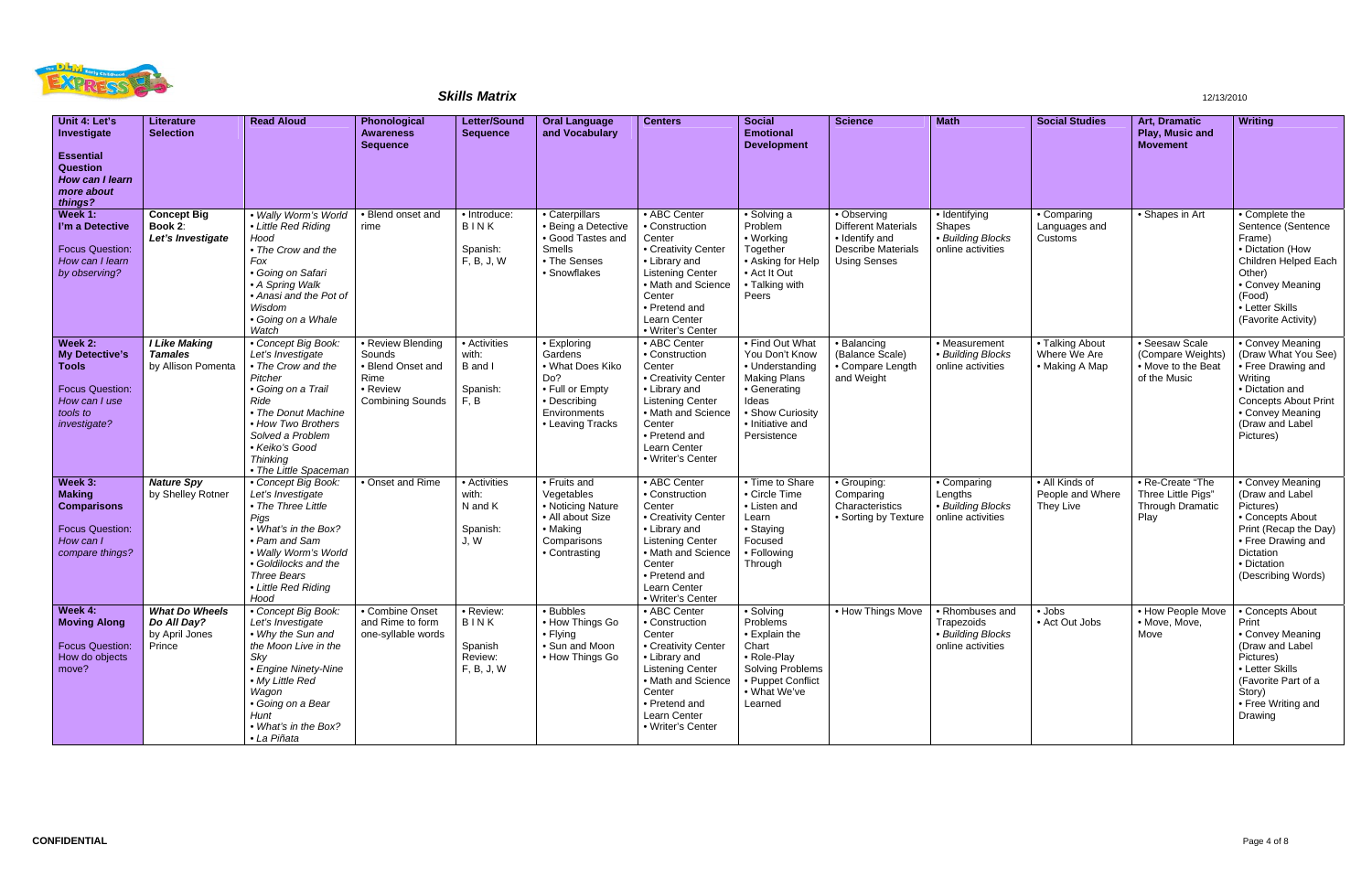

| Unit 5: Amazing<br><b>Animals</b><br><b>Essential</b><br><b>Question:</b><br><b>What is</b><br>amazing about<br>animals? | Literature<br><b>Selection</b>                          | <b>Read Aloud</b>                                                                                                                                                                                                            | Phonological<br><b>Awareness</b><br><b>Sequence</b> | <b>Letter/Sound</b><br><b>Sequence</b>             | <b>Oral Language</b><br>and Vocabulary                                                                                           | <b>Centers</b>                                                                                                                                                                                    | Social<br><b>Emotional</b><br><b>Development</b> | <b>Science</b>                                                             | <b>Math</b>                                                           | <b>Social Studies</b>                                                               | Art, Dramatic<br>Play, Music and<br><b>Movement</b>            | <b>Writing</b>                                                                                                                                                                                                                                |
|--------------------------------------------------------------------------------------------------------------------------|---------------------------------------------------------|------------------------------------------------------------------------------------------------------------------------------------------------------------------------------------------------------------------------------|-----------------------------------------------------|----------------------------------------------------|----------------------------------------------------------------------------------------------------------------------------------|---------------------------------------------------------------------------------------------------------------------------------------------------------------------------------------------------|--------------------------------------------------|----------------------------------------------------------------------------|-----------------------------------------------------------------------|-------------------------------------------------------------------------------------|----------------------------------------------------------------|-----------------------------------------------------------------------------------------------------------------------------------------------------------------------------------------------------------------------------------------------|
| Week 1:<br><b>I Know Animals</b><br><b>Focus Question:</b><br>What are animals<br>like?                                  | <b>Concept Big</b><br>Book 3:<br><b>Amazing Animals</b> | . My Very Own Pet<br>• Why Dogs Chase<br>Cats<br>• Party at Daisy's<br>• Spiders<br>· Old MacDonald<br>• My Dog Rags<br>· Ms. Bumblebee<br><b>Gathers Honey</b>                                                              | • Recognizing<br>Rhyming Words                      | · Introduce:<br>CUXV<br>Spanish:<br>H, N, R, X     | • Animal Names<br>and Body Parts<br>• Animals All<br>Around Us<br>• Animal Friends<br>• Animal<br>Characteristics                | • ABC Center<br>• Construction<br>Center<br>• Creativity Center<br>• Library and<br><b>Listening Center</b><br>• Math and Science<br>Center<br>• Pretend and<br>Learn Center<br>• Writer's Center | • Being Helpful                                  | • Talking About<br>Caterpillars<br>• Looking at<br>Caterpillars            | • Sorting Shapes<br>• Building Blocks<br>online activities            | • Talking About<br>People's Needs<br>• Looking at Home<br><b>Books</b>              | • Animals in Their<br>Environment<br>• Finger Paint<br>Animals | · Dictation and<br><b>Concepts About</b><br>Print<br>• Convey Meaning<br>(Draw and Label<br>Pictures)<br>• Free Drawing<br>(Illustrate<br>Sentences)<br>• Dictation (Make-<br><b>Believe Animals)</b><br>• Letter Skills<br>(Writes Own Name) |
| Week 2:<br><b>Animals at</b><br>Home<br><b>Focus Question:</b><br>Where do<br>animals live and<br>what do they<br>eat?   | Castles, Caves,<br>and Honeycombs<br>by Linda Ashman    | • Concept Big<br><b>Book: Amazing</b><br>Animals<br>• Animal Homes<br>• The Baby Chicks<br>• The Squirrel<br>• Fish Games<br>• Going on a Bear<br>Hunt<br>• Crocodile                                                        | • Recognizing<br><b>Rhyming Words</b>               | • Activities with:<br>C and U<br>Spanish:<br>H, N  | • What Animals Eat<br>• Animal Homes<br>• Animal Sizes<br>• Animal<br>Characteristics                                            | • ABC Center<br>• Construction<br>Center<br>• Creativity Center<br>• Library and<br><b>Listening Center</b><br>• Math and Science<br>Center<br>• Pretend and<br>Learn Center<br>• Writer's Center | · Starts Play<br>Activities<br>• Being Helpful   | • Talking About<br><b>Animal Homes</b><br>• Looking at<br>Animals Outdoors | • Repeating<br>Patterns<br>• Building Blocks<br>online activities     | • Daily Schedule<br>• Daily Routine                                                 | • Farm Animals<br>· Old MacDonald<br>Had a Farm                | • Dictation and<br><b>Concepts About</b><br>Print<br>• Convey Meaning<br>(Draw and Label<br>Pictures)<br>• Letter Skills<br>(Writes Own Name)                                                                                                 |
| Week 3:<br><b>Comparing</b><br><b>Animals</b><br><b>Focus Question:</b><br>How are animals<br>the same and<br>different? | Who Is the Beast?<br>by Keith Baker                     | • Concept Big<br><b>Book: Amazing</b><br>Animals<br>• The Knee-High<br>Man<br>• Jump or Jiggle<br>• The Tortoise and<br>the Hare<br>• Sammy the<br>Rodeo Sea Horse<br>· Old Gray Cat<br>• Rabbit: A Mayan<br>Legend          | • Produce Rhyming<br>Words                          | • Activities with:<br>X and V<br>Spanish:<br>R, X  | • Compare Fish<br>• Wild Beasts<br>• Compare Animal<br>Features<br>• Real or Make-<br>Believe?<br>• Same and<br><b>Different</b> | • ABC Center<br>• Construction<br>Center<br>• Creativity Center<br>• Library and<br><b>Listening Center</b><br>• Math and Science<br>Center<br>• Pretend and<br>Learn Center<br>• Writer's Center | • Solving<br>Problems                            | • Introduce a Chart<br>• Same and<br>Different                             | • Repeating<br>Patterns<br>· Building Blocks<br>online activities     | • Talk About<br>Language and<br>Customs<br>• Look at Family<br>Pictures             | • Animal<br>Characteristics<br>• A Night at the Zoo            | • Convey Meaning<br>(Draw and Label<br>Pictures)<br>• Letter Skills<br>· Dictation (Retell a<br>Story)<br>· Dictation and<br><b>Letter Skills</b>                                                                                             |
| Week 4:<br><b>How Animals</b><br><b>Move</b><br><b>Focus Question:</b><br>How do animals<br>move?                        | Move!<br>by Steve Jenkins                               | • Concept Big<br><b>Book: Amazing</b><br>Animals<br>• Tortoise Wins a<br>Race<br>• The Zanzibar Zoo<br>• Monkey See,<br>Monkey Do<br>$\bullet$ Fish<br>• Five Dancing<br><b>Dolphins</b><br>$\bullet$ A Fuzzy<br>Caterpillar | • Recognizing<br><b>Rhyming Words</b>               | • Review:<br>CUXV<br>Spanish Review:<br>H, N, R, X | • Animal Body<br>Parts and Animal<br>Places<br>• How Pets Move<br>• Animal Friends<br>• How Animals<br>Move                      | • ABC Center<br>• Construction<br>Center<br>• Creativity Center<br>• Library and<br><b>Listening Center</b><br>• Math and Science<br>Center<br>• Pretend and<br>Learn Center<br>• Writer's Center | • Solving<br>Problems<br>• Being Helpful         | • Talking About<br>Land and Water<br>Animals<br>• Which Animal Is<br>lt?   | • Recognizing<br>Quantities<br>· Building Blocks<br>online activities | • Talking About<br>Community<br>Workers<br>• Learning About<br>Community<br>Workers | • All Living Things<br>Move<br>• Hop, Skip, and<br>Jump        | • Dictation and<br><b>Concepts About</b><br>Print<br>• Convey Meaning<br>(Draw and Label<br>Pictures)<br>· Dictation, Letter<br>Skills, and<br>Illustrating<br>Sentences<br>• Letter Skills<br>(Writes Own Name)                              |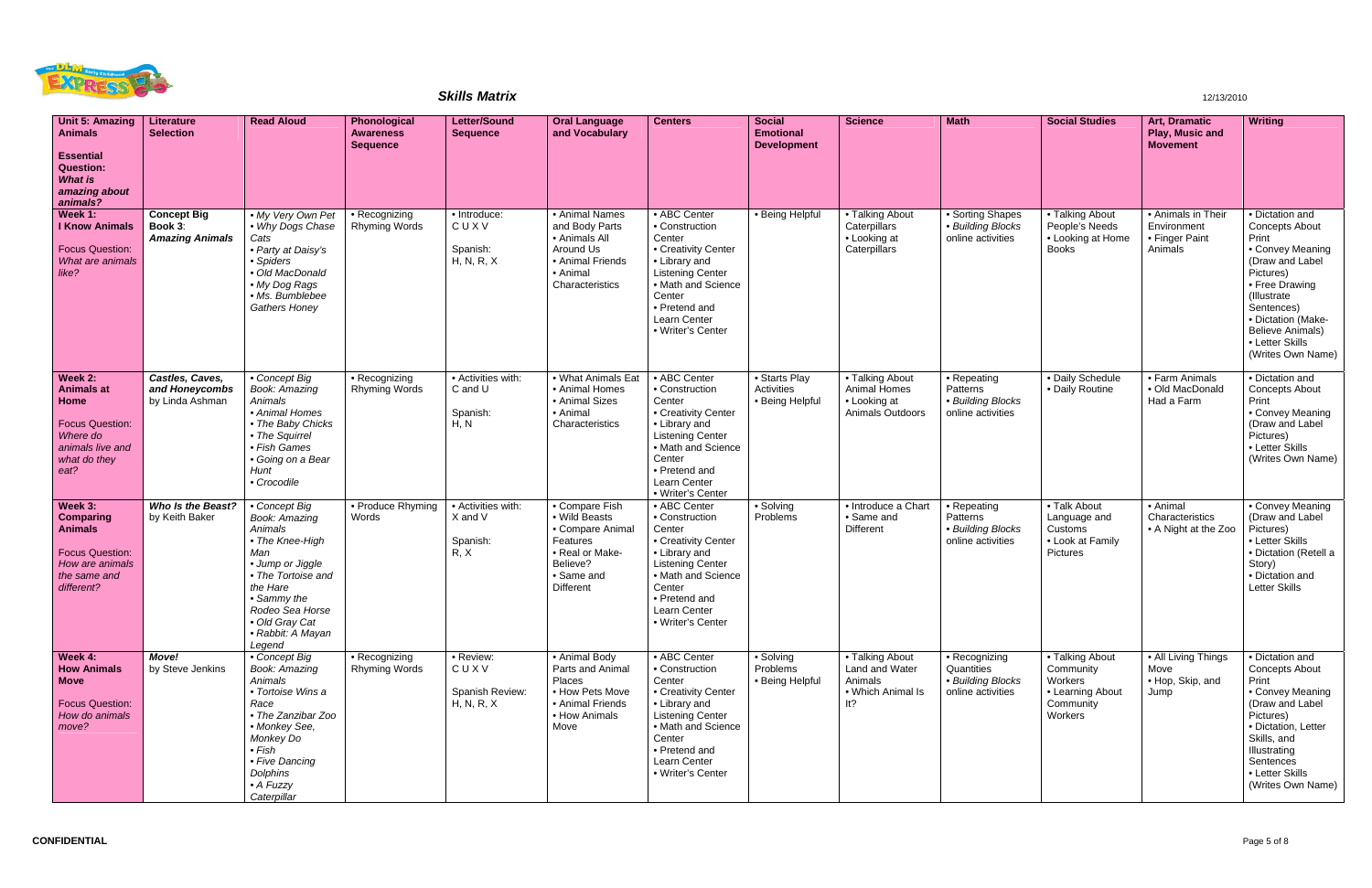

| Unit 6: Growing<br>& Changing<br><b>Essential</b><br><b>Question:</b><br><b>How do living</b><br>things grow and<br>change? | Literature<br><b>Selection</b>                                         | <b>Read Aloud</b>                                                                                                                                                                                                              | Phonological<br><b>Awareness</b><br><b>Sequence</b> | <b>Letter/Sound</b><br><b>Sequence</b>                                                   | <b>Oral Language</b><br>and Vocabulary                                                                                                               | <b>Centers</b>                                                                                                                                                                                    | <b>Social</b><br><b>Emotional</b><br><b>Development</b>              | <b>Science</b>                                                                | <b>Math</b>                                                     | <b>Social Studies</b>                                                                        | Art, Dramatic<br>Play, Music and<br><b>Movement</b>                 | <b>Writing</b>                                                                                                                                                                                                                |
|-----------------------------------------------------------------------------------------------------------------------------|------------------------------------------------------------------------|--------------------------------------------------------------------------------------------------------------------------------------------------------------------------------------------------------------------------------|-----------------------------------------------------|------------------------------------------------------------------------------------------|------------------------------------------------------------------------------------------------------------------------------------------------------|---------------------------------------------------------------------------------------------------------------------------------------------------------------------------------------------------|----------------------------------------------------------------------|-------------------------------------------------------------------------------|-----------------------------------------------------------------|----------------------------------------------------------------------------------------------|---------------------------------------------------------------------|-------------------------------------------------------------------------------------------------------------------------------------------------------------------------------------------------------------------------------|
| Week 1:<br><b>Animals</b><br>Change<br><b>Focus Question:</b><br>How do animals<br>grow and<br>change?                      | <b>Concept Big</b><br>Book 3:<br><b>Growing and</b><br><b>Changing</b> | • Little Caterpillar<br>• The Ugly Duckling<br>• Mothers and Their<br><b>Babies</b><br>· Fuzzy, Wuzzy<br>Caterpillar<br>• Peanut, the<br>Teeniest, Tiniest<br>Pup on the Planet<br>• Little Caterpillar<br>• The Baby Chicks   | • Produce Rhyming<br>Words                          | • Introduce:<br>JHY<br>Spanish:<br>Y, LL, Hard C (ca,<br>co, cu), Q (que,<br>qui), K     | • Adult and Baby<br>Animals<br>• Baby Animals<br>• Adults Care for<br><b>Babies</b><br>• Stories with<br>Lessons<br>• How Animals<br>Change          | • ABC Center<br>• Construction<br>Center<br>• Creativity Center<br>• Library and<br><b>Listening Center</b><br>• Math and Science<br>Center<br>• Pretend and<br>Learn Center<br>• Writer's Center | • Solving<br>Problems                                                | • Talking About a<br>Frog's Life Cycle<br>• Connecting a<br>Frog to a Tadpole | • Counting to 30<br>• Building Blocks<br>online activities      | • Talking About<br>Where We Live<br>• Looking at Photos<br>of Structures<br>Around the World | • Animals Change<br>as They Grow<br>• Paint What You<br>See or Feel | • Concepts About<br>Print<br>• Free Writing and<br>Drawing (Recap<br>the Day)<br>· Dictation, Letter<br>Skills, and<br>Illustrating<br>• Free Writing and<br>Drawing                                                          |
| Week 2:<br><b>Plants Change</b><br><b>Focus Question:</b><br>How do plants<br>grow and<br>change?                           | I Am a Peach<br>by Luis de Noriega                                     | • Concept Big<br>Book: Growing and<br>Changing<br>• Jack and the<br><b>Beanstalk</b><br>• My Father Picks<br>Oranges<br>• Once I Ate an<br>Orange<br>• The Fall of the<br>Last Leaf<br>$\bullet$ My<br>Grandmother's<br>Garden | • Produce Rhyming<br>Words                          | • Activities with:<br>J and H<br>Spanish:<br>Y, LL                                       | • Plants Grow<br>• I Am a Peach<br>• How Gardens<br>Grow<br>• Real and Make-<br><b>Believe</b><br>• Plants Grow and<br>Change                        | • ABC Center<br>• Construction<br>Center<br>• Creativity Center<br>• Library and<br><b>Listening Center</b><br>• Math and Science<br>Center<br>• Pretend and<br>Learn Center<br>• Writer's Center | • Solving<br>Problems<br>• Being Helpful                             | • Talking About<br><b>Flowers</b><br>• Looking at<br>Flowers                  | • Measuring Length<br>• Building Blocks<br>online activities    | • Talking About<br><b>Time Passing</b><br>• Looking at<br>Changes                            | • Talking About<br>Sounds<br>• Wake Up Sleepy<br>Seeds              | • Conveys Meaning<br>(Journal Writing)<br>• Convey Meaning<br>(Draw and Label<br>Pictures)<br>· Dictation and<br>Letter Skills<br>• Dictation and<br><b>Concepts About</b><br>Print<br>• Free Writing and<br>Drawing (Plants) |
| Week 3:<br><b>People Change</b><br><b>Focus Question:</b><br>How do people<br>grow and<br>change?                           | I'm Growing!<br>by Aliki<br>Brandenberg                                | • Concept Big<br>Book: Growing and<br>Changing<br>• The Boy Who<br>Cried Wolf<br>• When I Was One<br>• Growing Up<br>Dream<br>• Miguel's Birthday<br>• The More You<br>Grow<br>• Keiko's Good<br><b>Thinking</b>               | • Recognize Final<br>Sounds                         | • Activities with:<br>H and Y<br>Spanish:<br>Hard C (ca, co, cu),<br>Q (que, qui), K     | • Family Time<br>. I'm Growing!<br>• Learn From<br><b>Family Members</b><br>• Good Choices<br>• Same and<br>Different                                | • ABC Center<br>• Construction<br>Center<br>• Creativity Center<br>• Library and<br><b>Listening Center</b><br>• Math and Science<br>Center<br>• Pretend and<br>Learn Center<br>· Writer's Center | • Trying New<br>Things                                               | • Talk About the<br>Human Life Cycle<br>• How We Grow                         | • Combining<br>Shapes<br>• Building Blocks<br>online activities | $\overline{\bullet}$ Take a Vote<br>• Shop for New<br>Clothes                                | • Name Family<br>Members<br>• A Family Birthday                     | • Dictation and<br><b>Concepts About</b><br>Print<br>• Complete the<br>Sentence<br>(Sentence Frame)<br>• Letter Skills<br>• Free Drawing and<br>Writing<br>• Dictation and<br>Letter Skills (Writes<br>Own Name)              |
| Week 4:<br><b>Living Things</b><br>Change<br><b>Focus Question:</b><br>How do living<br>things grow and<br>change?          | <b>My Garden</b><br>by J.M. Parramon<br>and Irene Bordoy               | $\overline{\bullet}$ Concept Big<br>Book: Growing and<br>Changing<br>• The Half-Chicken<br>• The Caterpillar<br>• Puppy, the<br>Seedlings, and Me<br>• Jack and the<br>Beanstalk<br>• The Ugly Duckling<br>• Shade Trees       | • Recognize Same<br>Final Sounds                    | • Review:<br>JHY<br>Spanish Review:<br>Y, LL, Hard C (ca,<br>co, cu), Q (que,<br>qui), K | • Polliwogs and<br>Frogs<br>• Different Kinds of<br>Plants<br>• Parts of a Plant<br>• Story Characters<br>with Problems<br>• Living Things<br>Change | • ABC Center<br>• Construction<br>Center<br>• Creativity Center<br>• Library and<br><b>Listening Center</b><br>• Math and Science<br>Center<br>• Pretend and<br>Learn Center<br>• Writer's Center | • Figuring Things<br>Out<br>• Being Helpful<br>• Solving<br>Problems | • Talking About<br>Hoe an Oak Tree<br>Grows<br>• How Seeds<br>Change and Grow | • Adding 0-5<br>• Building Blocks<br>online activities          | • Talk About<br>Calendars and<br>Time<br>• Living Things<br>Change Over Time                 | • Growing and<br>Changing<br>• Moving Quickly                       | • Dictation and<br>Concepts About<br>Print<br>• Free Drawing and<br>Writing<br>• Concepts About<br>Print (Calendar)<br>• Letter Skills<br>(Writes Own Name)                                                                   |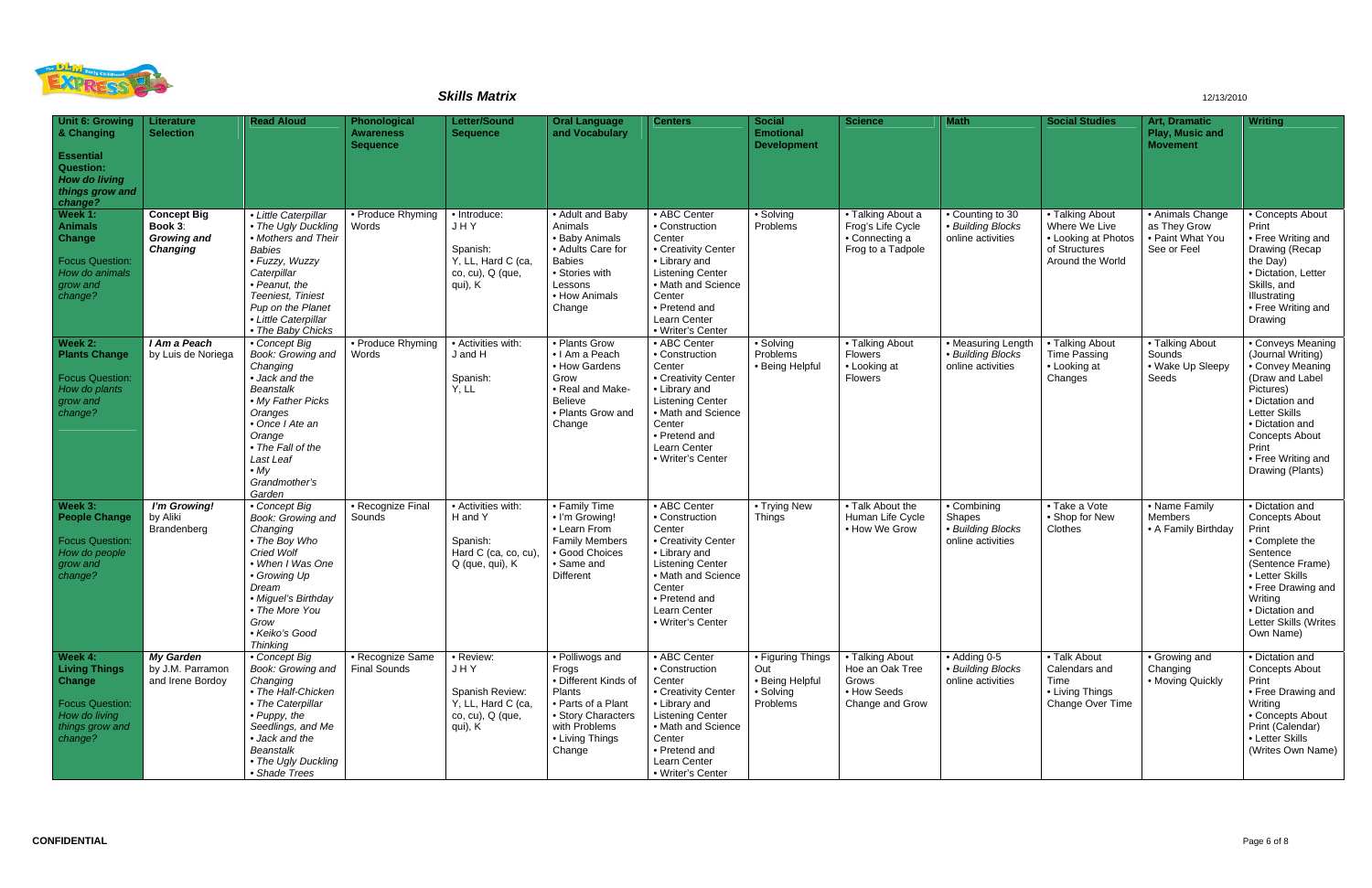

| Unit 7: The<br><b>Earth &amp; Sky</b><br><b>Essential</b><br><b>Question:</b><br><b>What can I learn</b><br>about the earth<br>and the sky? | <b>Literature</b><br><b>Selection</b>                                  | <b>Read Aloud</b>                                                                                                                                                                                                             | Phonological<br><b>Awareness</b><br><b>Sequence</b> | <b>Letter/Sound</b><br><b>Sequence</b>                                    | <b>Oral Language</b><br>and Vocabulary                                                                            | <b>Centers</b>                                                                                                                                                                                    | <b>Social</b><br><b>Emotional</b><br><b>Development</b> | <b>Science</b>                                    | <b>Math</b>                                                                 | <b>Social Studies</b>                                                  | <b>Art, Dramatic</b><br><b>Play, Music and</b><br><b>Movement</b>          | <b>Writing</b>                                                                                                                                                                                                   |
|---------------------------------------------------------------------------------------------------------------------------------------------|------------------------------------------------------------------------|-------------------------------------------------------------------------------------------------------------------------------------------------------------------------------------------------------------------------------|-----------------------------------------------------|---------------------------------------------------------------------------|-------------------------------------------------------------------------------------------------------------------|---------------------------------------------------------------------------------------------------------------------------------------------------------------------------------------------------|---------------------------------------------------------|---------------------------------------------------|-----------------------------------------------------------------------------|------------------------------------------------------------------------|----------------------------------------------------------------------------|------------------------------------------------------------------------------------------------------------------------------------------------------------------------------------------------------------------|
| Week 1:<br><b>My World</b><br><b>Focus Question:</b><br>What can I learn<br>about the earth<br>and the sky?                                 | <b>Concept Big</b><br>Book 4:<br>The Earth and Sky                     | • The Sun and the<br>Moon<br>• Henny-Penny<br>• The Wind and the<br>Sun<br>• Summer at the<br>Beach<br>• Wally Worm's World<br>• In the Woods<br>• Cloud                                                                      | • Segmenting<br>phonemes                            | · Introduce:<br>Q W Z<br>Spanish:<br>G (ga, go, gu; ge,<br>gi), Ñ, CH     | • Places on Earth<br>• Place Names and<br>Characteristics<br>• Storybook<br>Characters                            | • ABC Center<br>• Construction<br>Center<br>• Creativity Center<br>• Library and<br><b>Listening Center</b><br>• Math and Science<br>Center<br>• Pretend and<br>Learn Center<br>• Writer's Center | • Completing<br><b>Tasks</b>                            | · What's Outside?<br>• Nature Walk                | • Numerical Order<br>• Building Blocks<br>online activities                 | • Talking About<br>School and Home<br>• Looking at Our<br>Neighborhood | • Our Earth and<br>Sky<br>• Earth/Sky Collage                              | · Dictation and<br><b>Concepts About</b><br>Print<br>• Convey Meaning<br>(Draw and Label<br>Pictures)<br>· Dictation, Letter<br>Skills, and<br>Illustrating<br>Sentences<br>• Letter Skills (Write<br>an E-Mail) |
| Week 2:<br><b>Outside My</b><br><b>Window</b><br><b>Focus Question:</b><br><b>What weather</b><br>can I observe<br>each day?                | <b>Who Likes Rain?</b><br>by Wong Herbert<br>Yee                       | • Concept Big Book:<br>The Earth and Sky<br>• The Stonecutter<br>· Sing Me a Rainbow<br>• Dress-Me-Bears for<br>School<br>• April Clouds<br>• Whether the<br>Weather<br>• Weather                                             | • Segmenting<br>phonemes                            | • Activities with:<br>Q and W<br>Spanish:<br>G (ga, go, gu; ge,<br>gi)    | • A Hot Summer<br>Day<br>• A Rainy Day<br>• Snowy Weather<br>• Weather Changes<br>• Relate to Weather             | • ABC Center<br>• Construction<br>Center<br>• Creativity Center<br>• Library and<br>Listening Center<br>• Math and Science<br>Center<br>• Pretend and<br>Learn Center<br>• Writer's Center        | • Classroom<br>Helpers<br>• Being Helpful               | • Talking About<br>Weather<br>• Weather Chart     | • Describing<br>Shapes<br>• Building Blocks<br>online activities            | • Daily Schedule<br>• Daily<br>Comparisons                             | • Story Weather<br>• The Storm (Music<br>and Movement)                     | • Concepts About<br>Print<br>• Free Drawing and<br>Writing<br>· Dictation and<br>Letter Skills (Writes<br>Own Name)<br>• Convey Meaning<br>(Draw and Label<br>Pictures)                                          |
| Week 3:<br><b>Day and Night</b><br><b>Focus Question:</b><br>What can I lean<br>about day and<br>night?                                     | <b>Matthew and the</b><br><b>Color of the Sky</b><br>by Rocio Martinez | • Concept Big Book:<br>The Earth and Sky<br>• The Stolen Soup<br>Smell<br>• The Princess and<br>the Pea<br>• Counting My<br><b>Blessings</b><br>• The Wind and the<br>Sun<br>• Sing Me a Rainbow<br>• The Sun and the<br>Moon | • Segmenting<br>phonemes                            | • Activities with:<br>W and Z<br>Spanish:<br>Ñ, CH                        | • Spring Showers<br>• Day and Night<br>• Shadow Talk<br>• Real or Make-<br>Believe?<br>• Day and Night            | • ABC Center<br>• Construction<br>Center<br>• Creativity Center<br>• Library and<br>Listening Center<br>• Math and Science<br>Center<br>• Pretend and<br>Learn Center<br>• Writer's Center        | • Solving a<br>Problem                                  | • Comparing Day<br>and Night<br>• Looking Outside | • Building Shapes<br>• Building Blocks<br>online activities                 | • Time of Day<br>• Time Sequence<br>Charts                             | • Recalling Story<br>Details<br>• Dramatizing the<br><b>Big Book Story</b> | · Dictation and<br><b>Concepts About</b><br>Print<br>• Convey Meaning<br>(Draw and Label<br>Pictures)<br>· Dictation and<br><b>Letter Skills</b><br>· Dictation and<br><b>Concepts About</b><br>Print            |
| Week 4:<br><b>Talking Care of</b><br>the World<br><b>Focus Question:</b><br>Why is caring for<br>the earth and sky<br>important?            | Ada, Once Again!<br>by Ana Nuncio                                      | • Concept Big Book:<br>The Earth and Sky<br>• The Story of Johnny<br>Appleseed<br>• My Father Picks<br>Oranges<br>• A Spring Walk<br>• What Do Trees Give<br>Us?<br>• My Grandmother's<br>Garden                              | • Segmenting<br>phonemes                            | · Review:<br>Q W Z<br>Spanish Review:<br>G (ga, go, gu; ge,<br>gi), Ñ, CH | • Helping at the<br>Beach<br>· Question and<br>Answer About<br>Earth<br>• Arbor Day<br>• Folktales<br>• Our Earth | • ABC Center<br>• Construction<br>Center<br>• Creativity Center<br>• Library and<br><b>Listening Center</b><br>• Math and Science<br>Center<br>• Pretend and<br>Learn Center<br>• Writer's Center | • Being<br>Respectful                                   | • Talk About<br>Recycling<br>• School Recycling   | • Ordinal Numbers<br>and Position<br>• Building Blocks<br>online activities | • Talking About<br>Shopping<br>• Let's Go<br>Shopping                  | • Caring for the<br>Outdoors<br>• Let's Play Games<br>(Move and Learn)     | · Dictation and<br><b>Concepts About</b><br>Print<br>• Letter Skills<br>(Writes Own Name)<br>• Convey Meaning<br>(Draw and Label<br>Pictures)                                                                    |